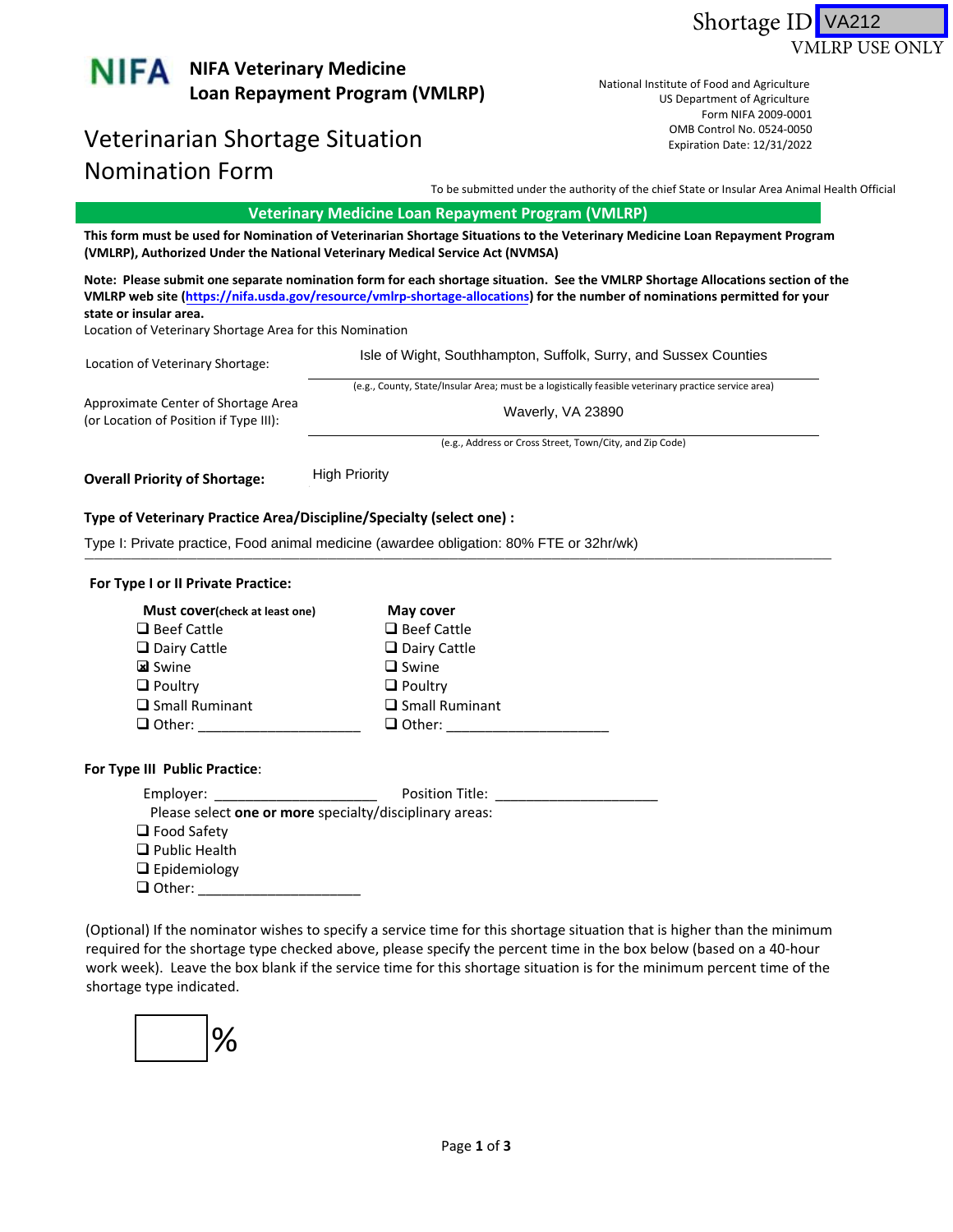Please describe the **importance and objectives** of a veterinarian filling this shortage situation as well as being located in the community, area, state/insular area, or position requested above (limit your response to 1500 characters).

These counties in southeastern Virginia are largely rural, and there is a strong need for food animal veterinarians in this area. The need for this nomination was brought to the State Veterinarian's attention by a veterinary practitioner in the region. Currently, one veterinarian provides veterinary coverage for production swine in these five counties. This region still retains its rural character and depends on the swine industry in the area. At the time of the USDA 2017 Agricultural Census, which is the most recent census conducted for the given area, the animal inventories for the five counties were at least 54,108 hogs and 197,397 hogs sold annually (incomplete figures, as some proprietary data is not included in NASS figures). A veterinarian filling this shortage area will provide food supply veterinary service and client education to enhance the health and productivity of the swine herds within the area. With a limited number of veterinarians serving the large population of swine in these five counties, the large number of agricultural animals and supports the designation of these counties as a veterinary shortage area.

 Please describe the **activities** of a veterinarian meeting this shortage situation in the community, area, state/insular area, or position requested above (limit your response to 1500 characteers or less).

The veterinarian will provide veterinary services for livestock producers in the designated area. The loan repayment recipient may provide veterinary services to a commercial swine company within the area. The veterinarian for this area is expected to provide production management and emergency veterinary services for swine producers. The veterinarian will help producers and animal supply distributors to understand and comply with the requirements of the Veterinary Feed Directive. The veterinarian will assist other outreach agencies to educate livestock producers on antibiotic residue avoidance and steps to minimize the development of antibiotic resistance. The veterinarian will be available to provide producers with compliant certificates of veterinary inspection, veterinary feed directives, and food supply livestock prescriptions. The veterinarian will support local health departments as well as state and federal animal health officials in helping producers to recognize, report, and manage possible public health issues and regulatory livestock diseases. The successful applicant may provide contagious disease diagnostic assistance for non-commercial swine owners. The veterinarian will serve as a mentor for young farmers, college students, and veterinary students. A successful applicant should provide support and leadership for local agricultural and civic activities.

 Please describe any past efforts to recruit and retain a veterinarian in the shortage situation identified above (limit your response to 750 characters or less).

Previous efforts to attract and retain swine veterinarians in this area have been limited to the efforts of existing swine companies. Those companies have described long working hours, required travel in the practice area, and the difficulty of luring food animal practitioners to rural southeastern Virginia while peers work the more lucrative urban areas of the Commonwealth.

 Please describe the risk of this veterinarian position not being secured or retained. Include the risk(s) to the production of a safe and wholesome food supply and to animal, human, and environmental health not only in the community but in the region, state/insular area, nation, and/or international community (limit your response to 2000 characters or less).

Failure to retain or recruit a food supply veterinarian will be a threat to the viability of the local swine industry, and local swine producers will suffer from a lack of veterinary advice on preventive medicine, production management techniques, and veterinary care for livestock. Public health will be at an increased risk without a local food supply veterinarian to assist producers and health departments in recognizing and managing zoonotic and emerging diseases and exposure to drug residues. Without adequate access to food supply veterinary care, local swine producers and companies will not be able to establish the Veterinary Client Patient Relationships (VCPR) needed to obtain veterinary feed directives or prescriptions for livestock prescription drugs. A VCPR is necessary for producers to obtain certificates of veterinary inspection to comply with the federal Animal Disease Traceability Regulations; not having certificates of veterinary inspection will limit producer's legal access to nearby interstate marketing channels. Inadequate food supply veterinary service may make it impossible for local producers to meet the statutory requirement for adequate care and hinder appropriate animal welfare. Without convenient access to veterinary service, swine producers in the area may be at a competitive disadvantage when compared to producers with convenient veterinary access. Mixed animal practitioners that cannot successfully recruit and retain associates may discontinue food animal practice for economic and time management reasons. Livestock animal welfare may suffer in the deficient area if veterinary resources are not available to meet the statutory requirement for adequate care of livestock. Without additional veterinary resources, food supply livestock will continue to be under-served in this area.